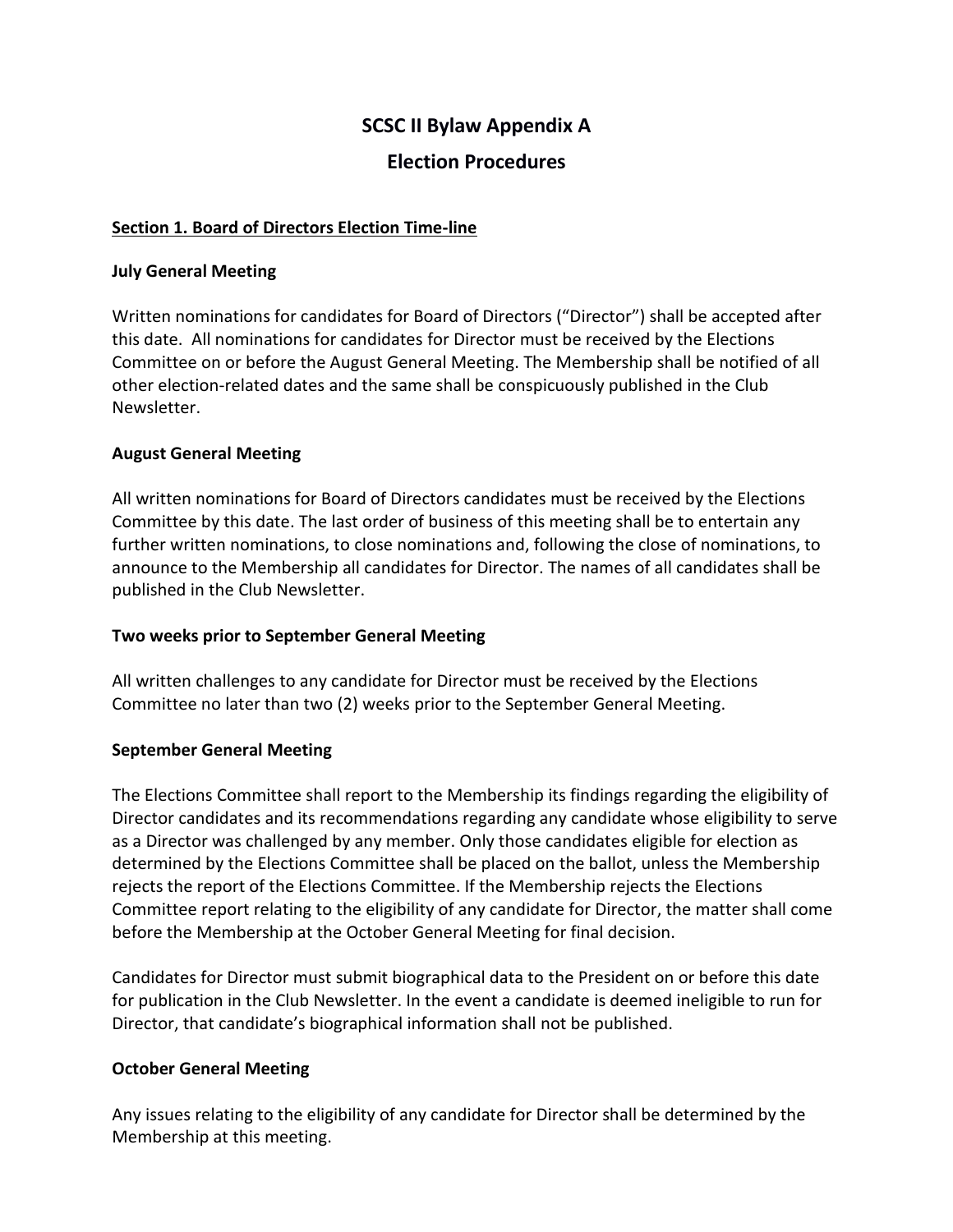# **One week following the October General Meeting**

Absentee ballots shall be available for those members wishing to cast an absentee ballot one week after the October General Meeting.

Any member receiving an absentee ballot shall be prohibited from receiving any further ballot. The Elections Committee shall record the names of all members receiving absentee ballots and shall establish procedures and safeguards to prevent election irregularities or fraud.

#### **November General Meeting**

Absentee ballots are due at this meeting. No absentee ballots shall be accepted after adjournment. No member who has received an absentee ballot shall receive any other ballot. Absentee ballots shall be collected by the elections Committee and secured until the December General Meeting. No ballot shall be viewed or counted prior to the December election.

# **December General Meeting**

Election of Directors shall occur at this meeting. In the event the Chairman of the Board of Directors and the President agree that, due to an emergency or other exigency the meeting cannot be conducted, the election of Directors shall occur at the General Meeting to be held on the following Tuesday.

# **Section 2. Board of Directors Special Election Time-line**

In the event of a vacancy of a Director, a Special Election shall be conducted in accordance with these procedures to elect a substitute Director who shall serve for the remainder of the unexpired term.

No absentee ballots shall be used in any Special Election. Candidates are not required to personally appear at any meeting in order to be elected

# **First General Meeting following the vacancy in a Board position**

The Board of Directors shall report any vacancy on the Board to the Membership at the first General Meeting following the creation of the Board vacancy and shall announce that nominations to fill the vacancy must be received by the Elections Committee not later than fourteen (14) days prior to the next General Meeting.

# **Fourteen (14) days prior to the second General Meeting following the vacancy**

All written nominations for Board of Directors candidates must be received by the Elections Committee by this date. The Elections Committee shall determine the eligibility of all candidates for the vacancy, consistent with the Bylaws of the Club